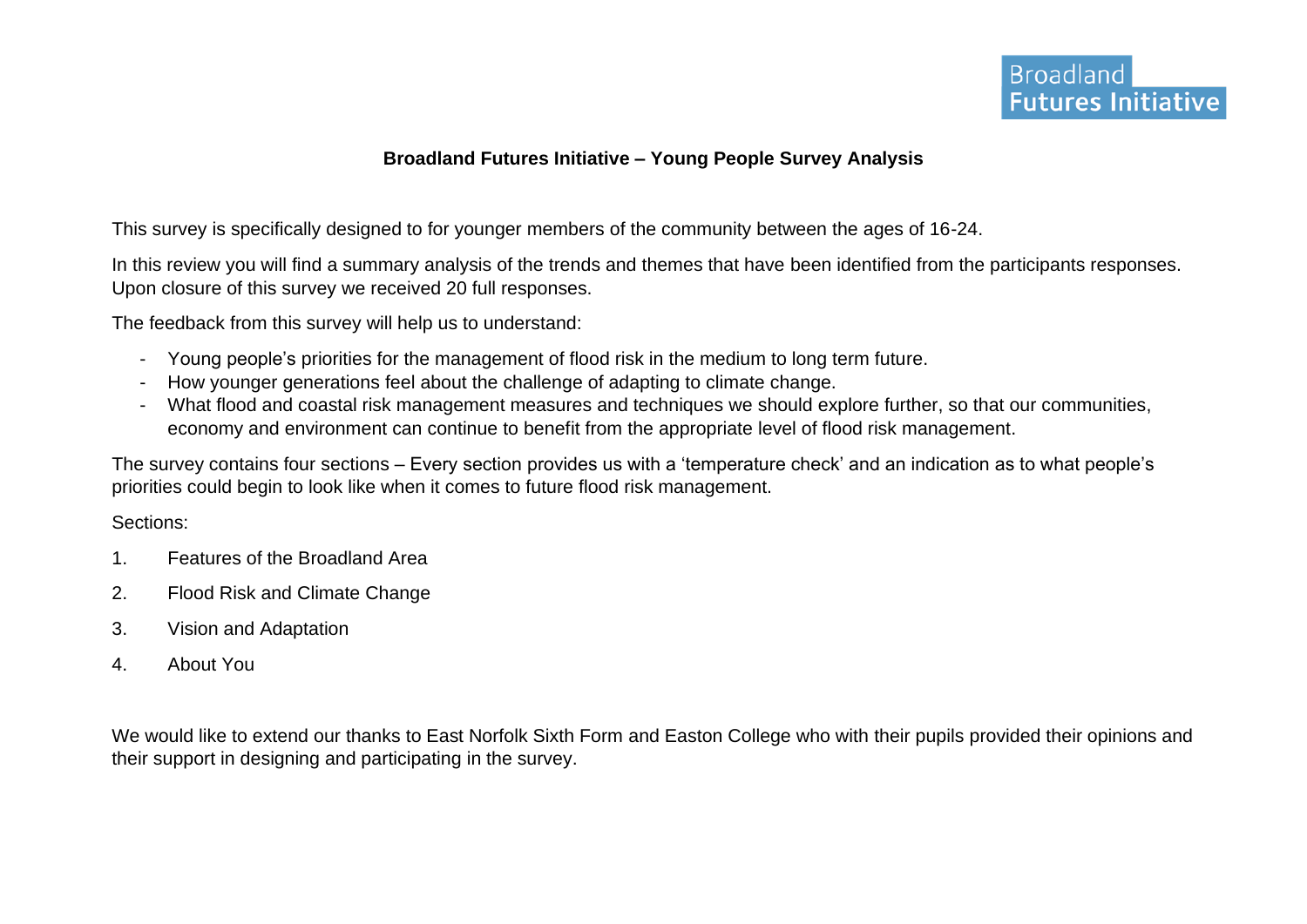# Section One: Features of the Broadland area

**Question 1-** In this question we wanted to hear what personal priorities are for future flood risk management, on a scale of low, medium, or high, to better understand how important each aspect of the BFI plan area is to participants?

- A strong theme of conservation of wildlife, the waterways and natural habitat are coming through amongst participants as a shared high priority.
- Mirroring the need to consider the natural environment is the need to prioritise places for the processing of waste.
- Closely following these two main priorities was the "The sourcing and distribution of water supplies, and the treatment of waste water," which again confirms a focus from our young participants that existing and new waste management processes and facilities are a priority to be considered when assessing future flood risk management options.

We also invited people to share any other concerns that may feel is also a priority, but was not listed as an option:

Below are the responses we received:

- Navigable waterways for leisure and relaxation.
- Martham Pits.
- Agricultural fields and livestock.
- More planting of trees and vegetation to increase interception through precipitation, and also decreasing runoff in to water.
- Install one way valves in toilets and sewer systems to prevent flood water returning up in to the system.
- Hard coastal engineering.

Please see the next page for a full breakdown of the results from this question.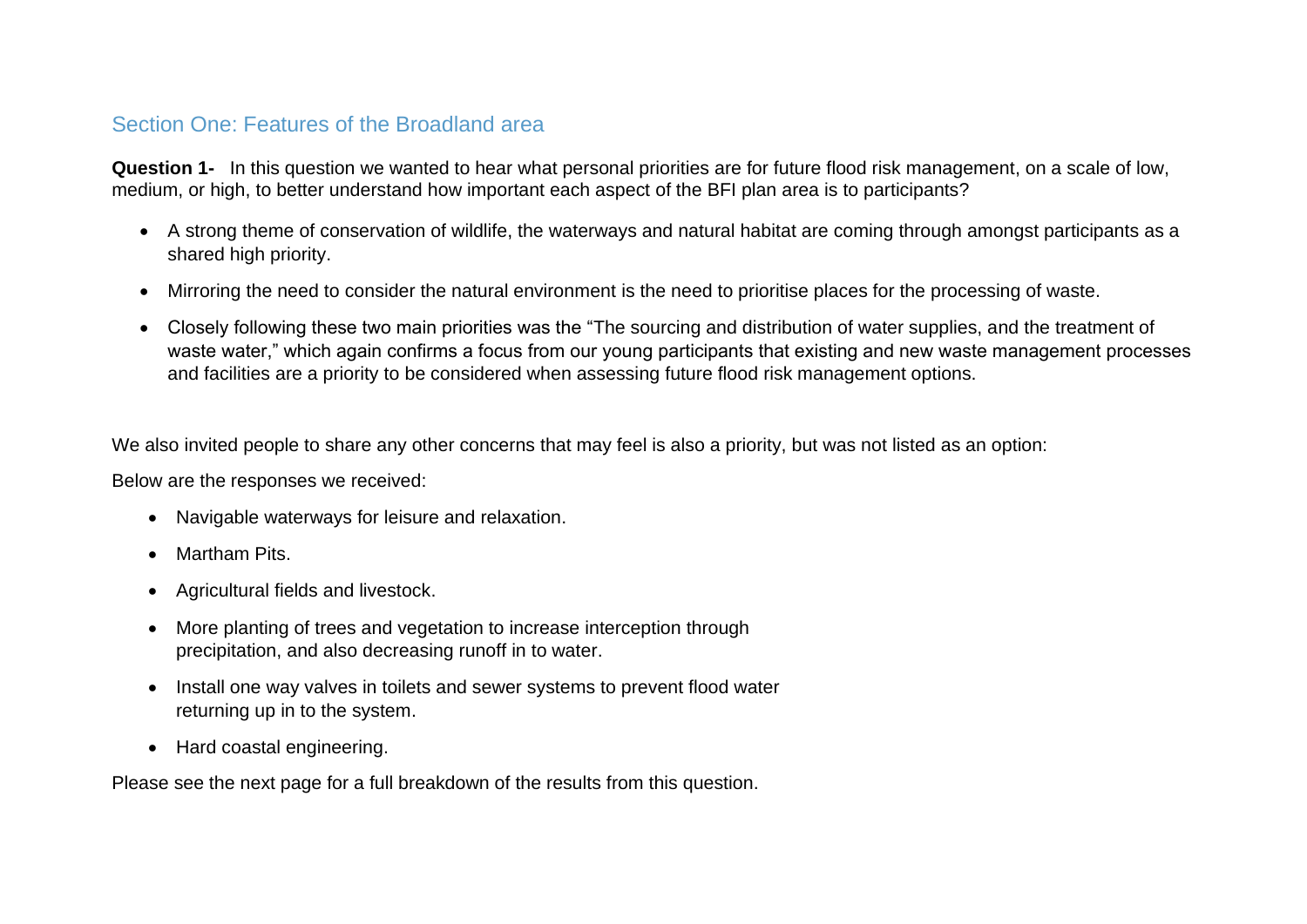We all have a different relationship with the Broadland area. It may be our home, the place we work, or a place we go to relax and have fun. The table below lists some important features of Broadland and the BFI plan area that flood risk management helps



|                      | A series<br>of<br>protecte<br>d<br>habitats<br>that<br>a wide<br>range of<br>coastal<br>and<br>freshwat people | Green<br>spaces<br>within<br>urban<br>areas,<br>support countrysi<br>de and<br>coast<br>that are<br>open for | The<br>network<br>of<br>broads<br>and<br>rivers<br>that run<br>through<br>the area. | resource es of<br>beneath grazing<br>our feet.   marsh, | The<br>characte<br>ristic  <br>Broads<br>The soil landscap<br>fens and<br>wet<br>woodlan | Historic<br>buildings<br>and<br>structure<br>s within<br>$\frac{1}{2}$ $\frac{1}{2}$ $\frac{1}{2}$ $\frac{1}{2}$ $\frac{1}{2}$ $\frac{1}{2}$ $\frac{1}{2}$ for both $\frac{1}{2}$ navigatio <sup>n</sup> .<br>$\frac{1}{2}$ $\frac{1}{2}$ $\frac{1}{2}$ $\frac{1}{2}$ $\frac{1}{2}$ $\frac{1}{2}$ $\frac{1}{2}$ $\frac{1}{2}$ $\frac{1}{2}$ $\frac{1}{2}$ $\frac{1}{2}$ $\frac{1}{2}$ $\frac{1}{2}$ $\frac{1}{2}$ $\frac{1}{2}$ $\frac{1}{2}$ $\frac{1}{2}$ $\frac{1}{2}$ $\frac{1}{2}$ $\frac{1}{2}$ $\frac{1}{2}$ $\frac{1}{2}$<br>villages<br>and the<br>wider<br>countrysi | Good<br>stocks of<br>go<br>fishing. | Places of<br>entertain<br>ment<br>and<br>commun<br>ity and<br>those on | <b>Broads</b><br>and<br>rivers<br>that are<br>accessibl<br>n and<br>other<br>water<br>based | The<br>network<br>of paths<br>and<br>bridlewa<br>ys<br>through<br>the<br>countrysi<br>de. | and<br>retail. | Places of Accomm<br>work, odation<br>business for those<br>on<br>holiday. | The<br>food,<br>both the construc<br>growing tion<br>and<br>raising of reed and<br>animals. sedge for | The<br>cutting<br>and<br>$\boxed{\textsf{producti}} \textsf{gatherin} \textsf{Residenti} \textsf{provided} \textsf{that are}$<br>on of g of fibre<br>al<br>and<br>buildings to the<br>in both<br>of crops materials<br>$\frac{1}{2}$ and rural ity and as police,<br>such as<br>areas. | Places<br>that<br>local<br>urban commun cy such<br>the<br>wider | Services<br>services required<br>in an<br>emergen<br>fire and<br>medical. | Places<br>for the<br>disposal commun<br>of waste. ities and | The road<br>and rail<br>network<br>connecti<br>ng<br>within<br>rural<br>areas. | Links<br>the area<br>that<br>provide<br>commun<br>ication<br>and<br>energy. | The<br>sourcing<br>and<br>$\sim$ across distributi<br>on of<br>water<br>supplies,<br>and the<br>treatme<br>nt of<br>waste |        |
|----------------------|----------------------------------------------------------------------------------------------------------------|--------------------------------------------------------------------------------------------------------------|-------------------------------------------------------------------------------------|---------------------------------------------------------|------------------------------------------------------------------------------------------|--------------------------------------------------------------------------------------------------------------------------------------------------------------------------------------------------------------------------------------------------------------------------------------------------------------------------------------------------------------------------------------------------------------------------------------------------------------------------------------------------------------------------------------------------------------------------------|-------------------------------------|------------------------------------------------------------------------|---------------------------------------------------------------------------------------------|-------------------------------------------------------------------------------------------|----------------|---------------------------------------------------------------------------|-------------------------------------------------------------------------------------------------------|----------------------------------------------------------------------------------------------------------------------------------------------------------------------------------------------------------------------------------------------------------------------------------------|-----------------------------------------------------------------|---------------------------------------------------------------------------|-------------------------------------------------------------|--------------------------------------------------------------------------------|-----------------------------------------------------------------------------|---------------------------------------------------------------------------------------------------------------------------|--------|
|                      | er<br>wildlife.                                                                                                | to enjoy.                                                                                                    |                                                                                     |                                                         | d.                                                                                       | de.                                                                                                                                                                                                                                                                                                                                                                                                                                                                                                                                                                            |                                     |                                                                        | holiday. activities                                                                         |                                                                                           |                |                                                                           |                                                                                                       | thatchin<br>g.                                                                                                                                                                                                                                                                         |                                                                 | public.                                                                   |                                                             |                                                                                |                                                                             |                                                                                                                           | water. |
| <b>High Priority</b> | 16                                                                                                             | 13                                                                                                           | 13                                                                                  | 8                                                       | 13                                                                                       | 8                                                                                                                                                                                                                                                                                                                                                                                                                                                                                                                                                                              |                                     | 9                                                                      | 14                                                                                          | 13                                                                                        | 11             | 10                                                                        | 10                                                                                                    |                                                                                                                                                                                                                                                                                        | 8                                                               | 12                                                                        | 13                                                          | 16                                                                             | 14                                                                          | 13                                                                                                                        | 14     |
| Medium Priority      | 4                                                                                                              | $\overline{4}$                                                                                               |                                                                                     | $\rightarrow$                                           | 6                                                                                        | 8                                                                                                                                                                                                                                                                                                                                                                                                                                                                                                                                                                              |                                     | 9                                                                      |                                                                                             |                                                                                           | 4              |                                                                           | $\overline{\phantom{a}}$                                                                              | 8                                                                                                                                                                                                                                                                                      | 6                                                               | $\overline{4}$                                                            |                                                             |                                                                                |                                                                             |                                                                                                                           |        |
| Low Priority         | $\mathbf 0$                                                                                                    |                                                                                                              |                                                                                     | 4                                                       |                                                                                          |                                                                                                                                                                                                                                                                                                                                                                                                                                                                                                                                                                                |                                     |                                                                        | 0                                                                                           | 0                                                                                         | $\overline{4}$ | 4                                                                         |                                                                                                       | 4                                                                                                                                                                                                                                                                                      | 4                                                               | $\overline{4}$                                                            |                                                             |                                                                                | 3                                                                           | 3                                                                                                                         |        |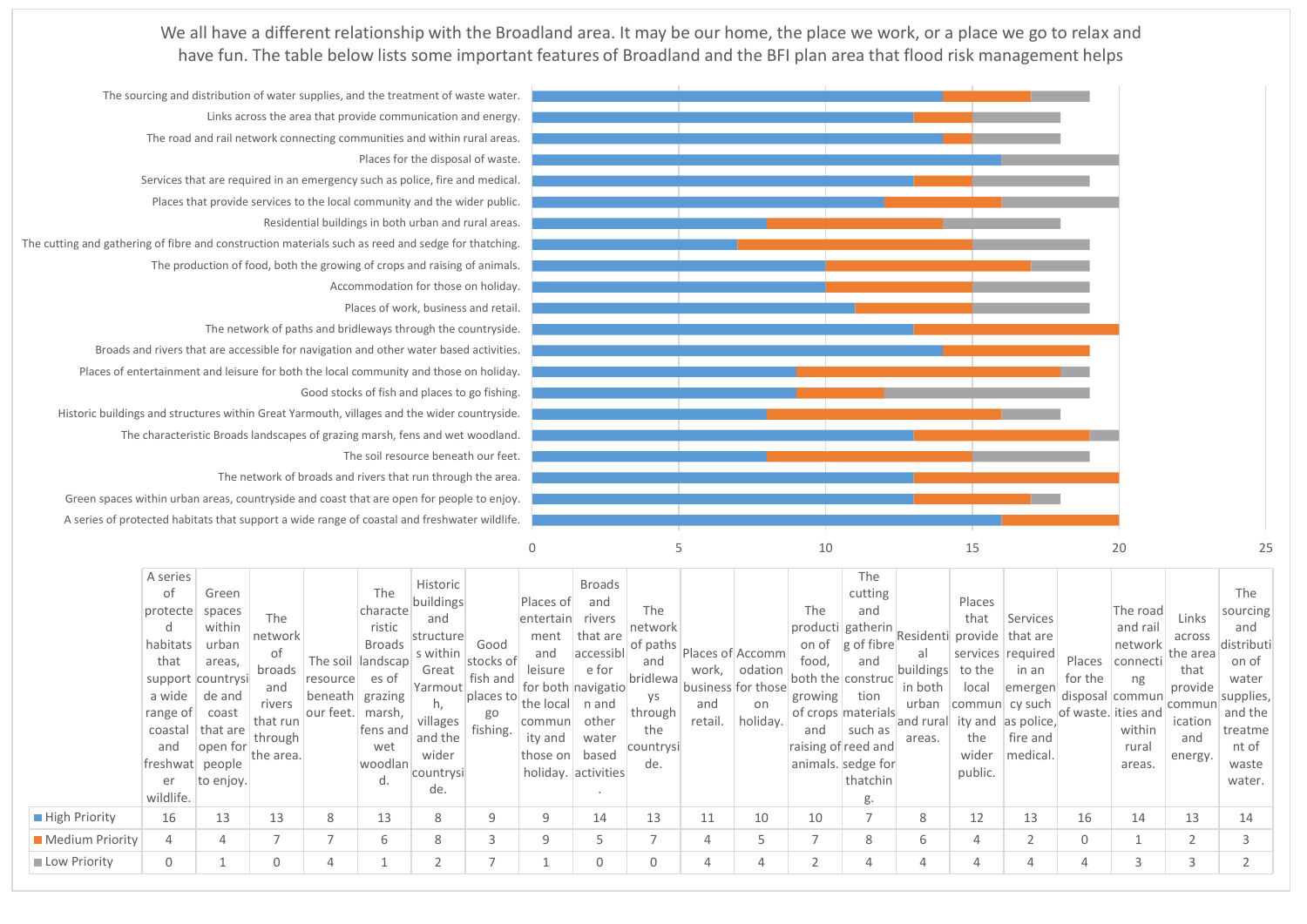**Question 2.** In this question we asked what is your favourite place in the Broadland area, and why?

Below are the responses we received to this question:

- My favourite place is Blackhorse broad as it is tranquil and has a wide open water space to sail but also lots of wildlife to watch and is very quiet and hidden.
- Blickling national trust because it's a lovely area of woodland perfect for a Sunday family walk.
- All of the Broadland areas are different and all individually are great so it's very hard to pick a favourite.
- Hickling because of the pubs and hire boats
- Anywhere that's a fishing area
- Area's with easy access, quiet places for photography
- Any place to do water based recreational activities
- Any marsh land walks
- Hickling Broad because it's a lovely area
- Oulton Broad because of the nature there
- Places on the coast, images of tourism.

A real emphasis on the natural environment comes through from the responses received. A shared enjoyment of the wildlife, the waterways, views and landscape of the Broadland area are features that are clear priorities to those that responded and correlates well to the responses received in question 1.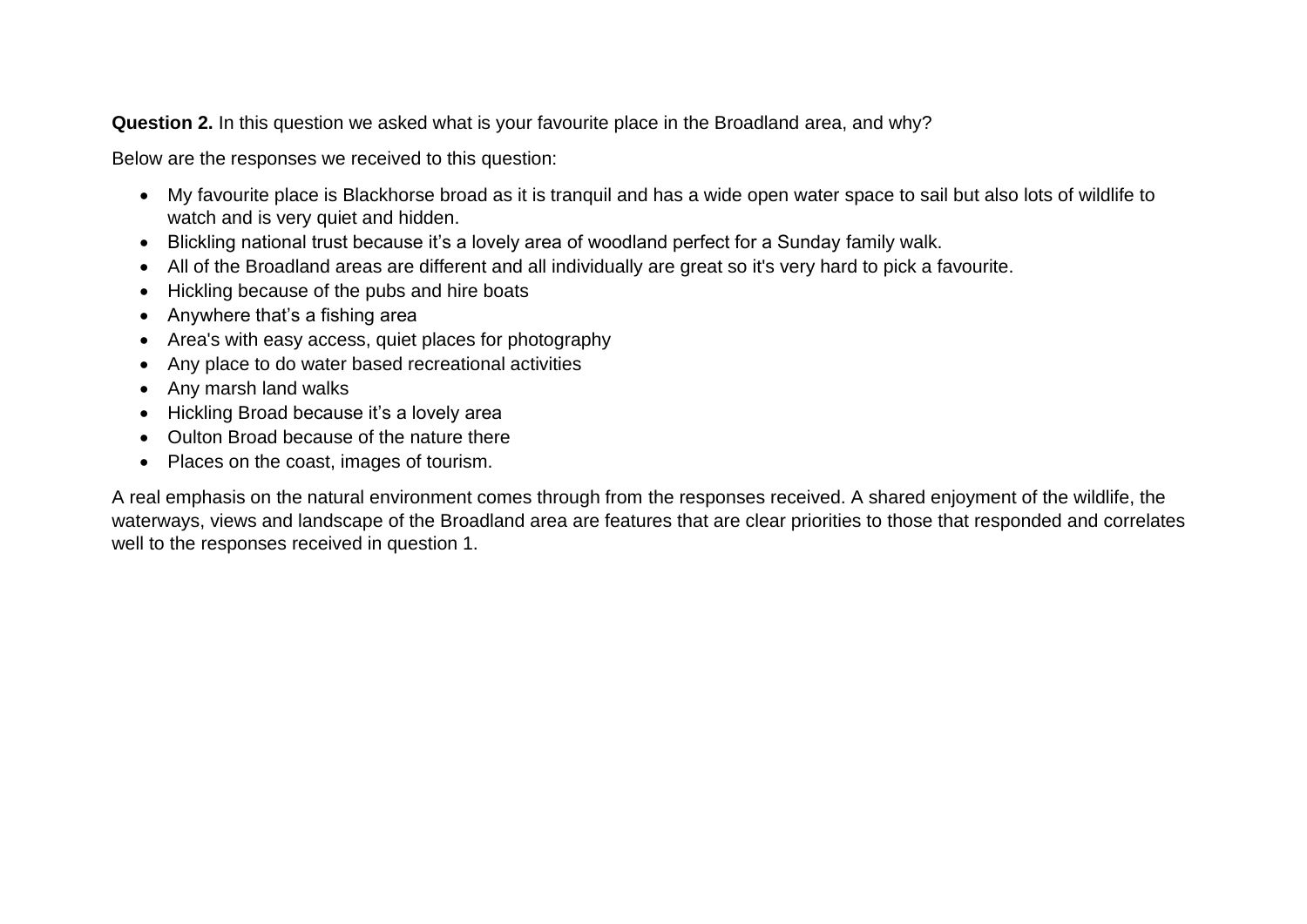# Section Two: Flood Risk & Climate Change

# **Question 3**

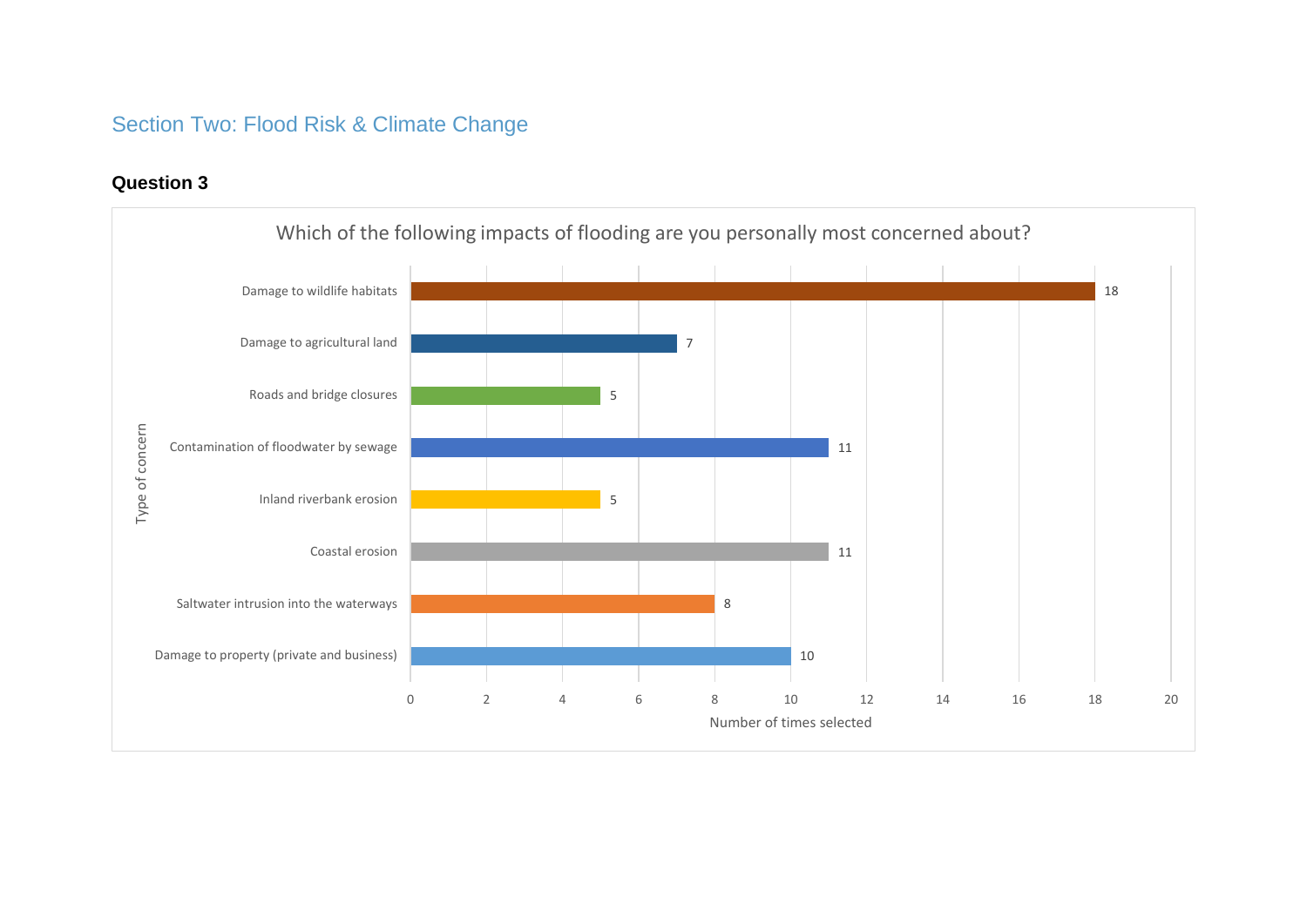Overall the most selected concern for our participants was 'Damage to Wildlife Habitats', this concern draws a parallel to the focus on the natural environment from previous questions. This is closely followed by 'Contamination of floodwater by sewage' aswell as 'Coastal Erosion' and 'Damage to Property.' Recent emphasis on climate change, the government's green recovery agenda and public movements to support environmental improvements, as well as climate ambassadors such as teenager Greta Thunberg could be a likely influence and consolidates this message to the BFI.

## **Question 4: Do you have any specific concerns about the impacts of climate change for the Broadland area?**

- I have concerns about the condition of the coastal flood defences around Horsey / Winterton-on Sea and the possible incursions of seawater into the broads.
- Loss of habitat and species through means such as ones mentioned above.
- If we carry on with our current behaviour and, as seems increasingly likely, far exceed even 2°C warming globally then the Broadlands, along with much of East Anglia, will be obliterated. While schemes like this look pretty, and look as though 'something is being done' they are futile unless serious steps are taken to hugely cut use of fossil fuels.
- It is unsustainable, but it is a product of the past, and we should not just let it go.
- Extremely hot weather to be more common.
- Loss of land, loss of land for farm animals, heat risk in summer.
- Change and loss of Broadlands for the worse.
- Increased flood risk and Coastal erosion.
- Sea level rise causing increased flooding.
- Fish being killed by water contamination
- Change in the conditions that would affect food production and the existence of vulnerable wildlife species.
- Sea level rise causing increased flooding.
- Flooding affecting communities, tourism, agriculture and natural environments.
- Destruction of natural habitats
- Sea level rise causing large parts of the land to be under water.

The specific concerns listed are mostly common and they provide consolidation of our own findings. This is useful confirmation to us that we are focusing in the right areas when it comes to identifying objectives for the BFI.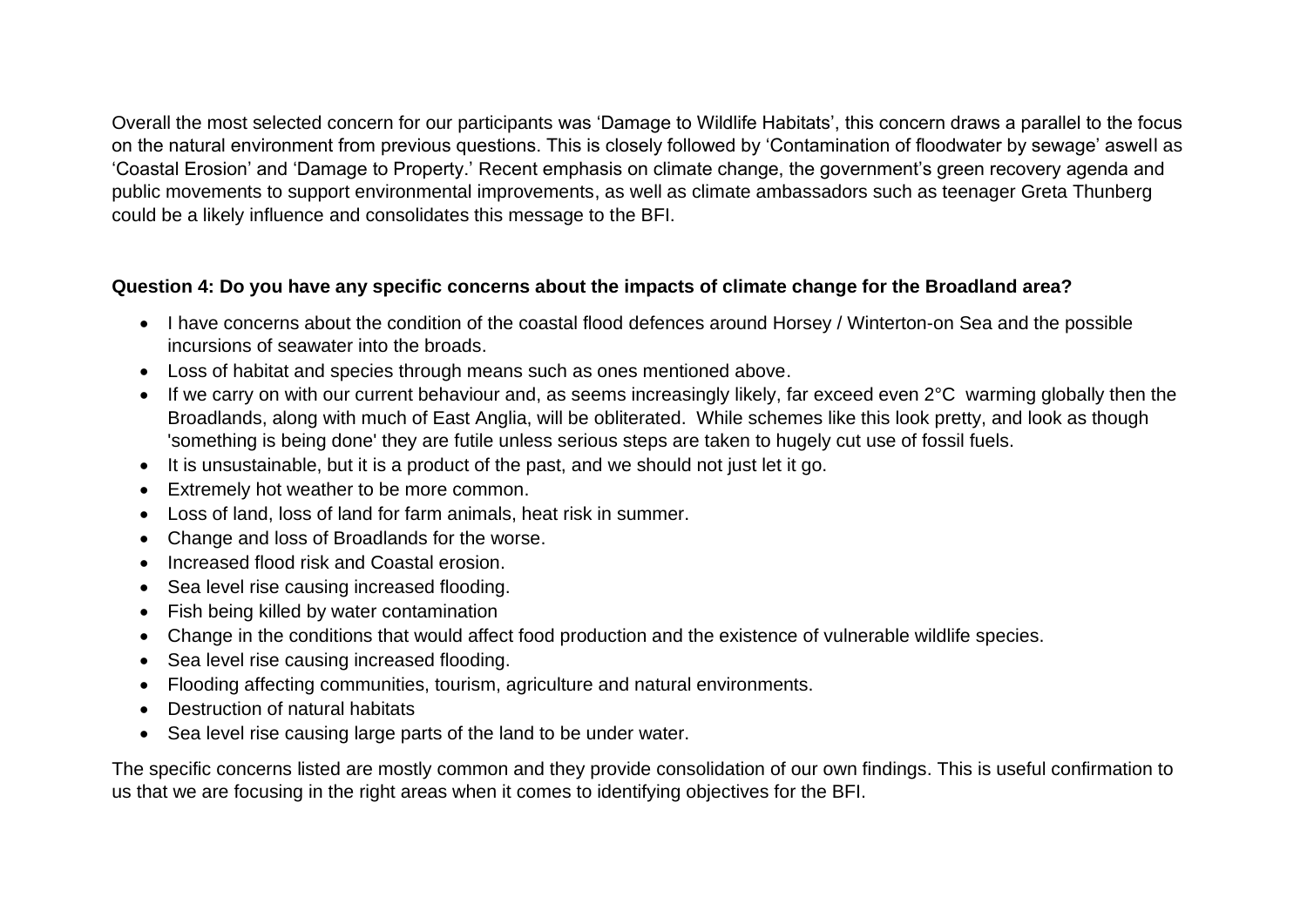# Section 3: Vision & Adaptation

**Question 5 -**Please consider what you would like to see in future flood risk management by indicating how much you agree or disagree with the following general statements about future flood risk management.

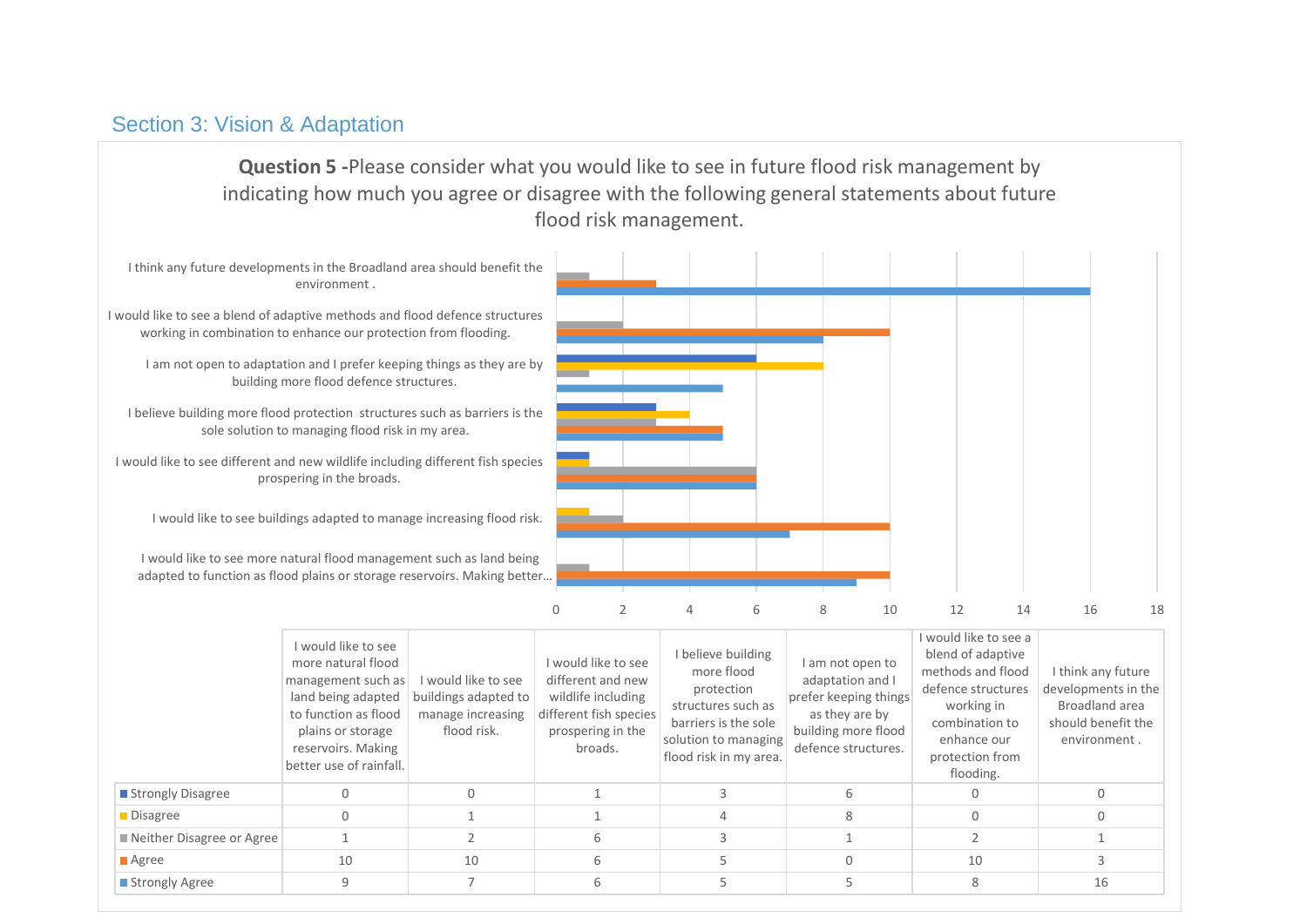Here the responses are shown based on the frequency and level of agreement. A key overall point is that there is much more agreement with all statements than disagreement, except for the number of times young people disagreed with the statement about not being open to adaptation. The most commonly 'strongly agreed' or 'agreed' theme relate to the focus on environment which continues to be a strong theme throughout the responses to this survey. The responses here indicate an acceptance of inevitable change and that something different must be done to become adaptive and resilient to those changes in order for us to better cope with flood risk and climate change impacts.

Section 4: About you – this section is about better understanding our participants and ensuring any future engagement is as inclusive as possible.





#### **Question 6 – What age category do you fall into? Question 7 – Are you aware of your own level of flood risk?**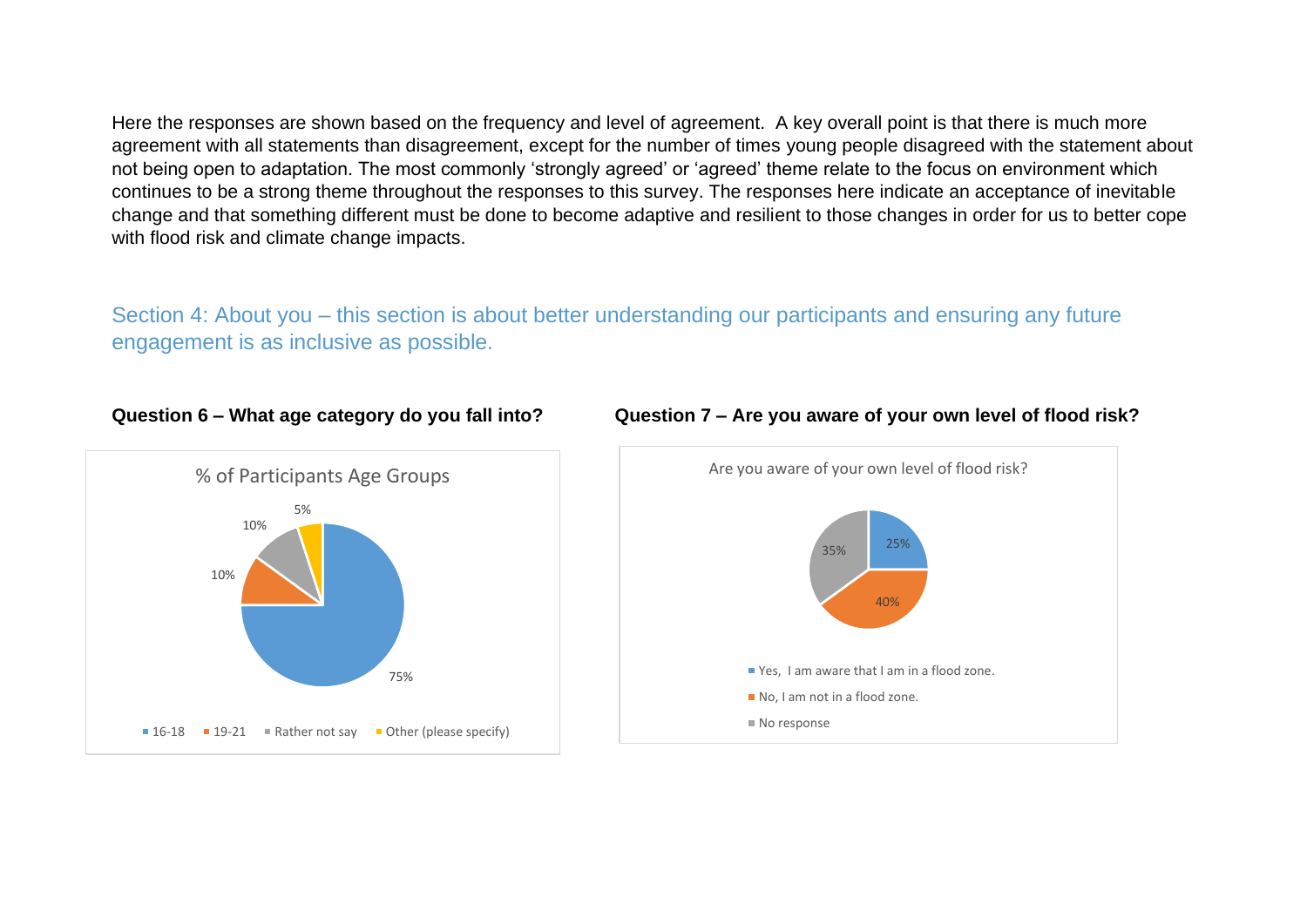# **Question 8 –**



**Question 9 -** Do you enjoy any recreational activities on the Broadland area such as sailing or angling for example?

- Walking and occasionally water sports
- I volunteer on Whitlingham board aswell as walking, cycling birdwatching and kayaking
- Fishing
- Photography
- Watersports